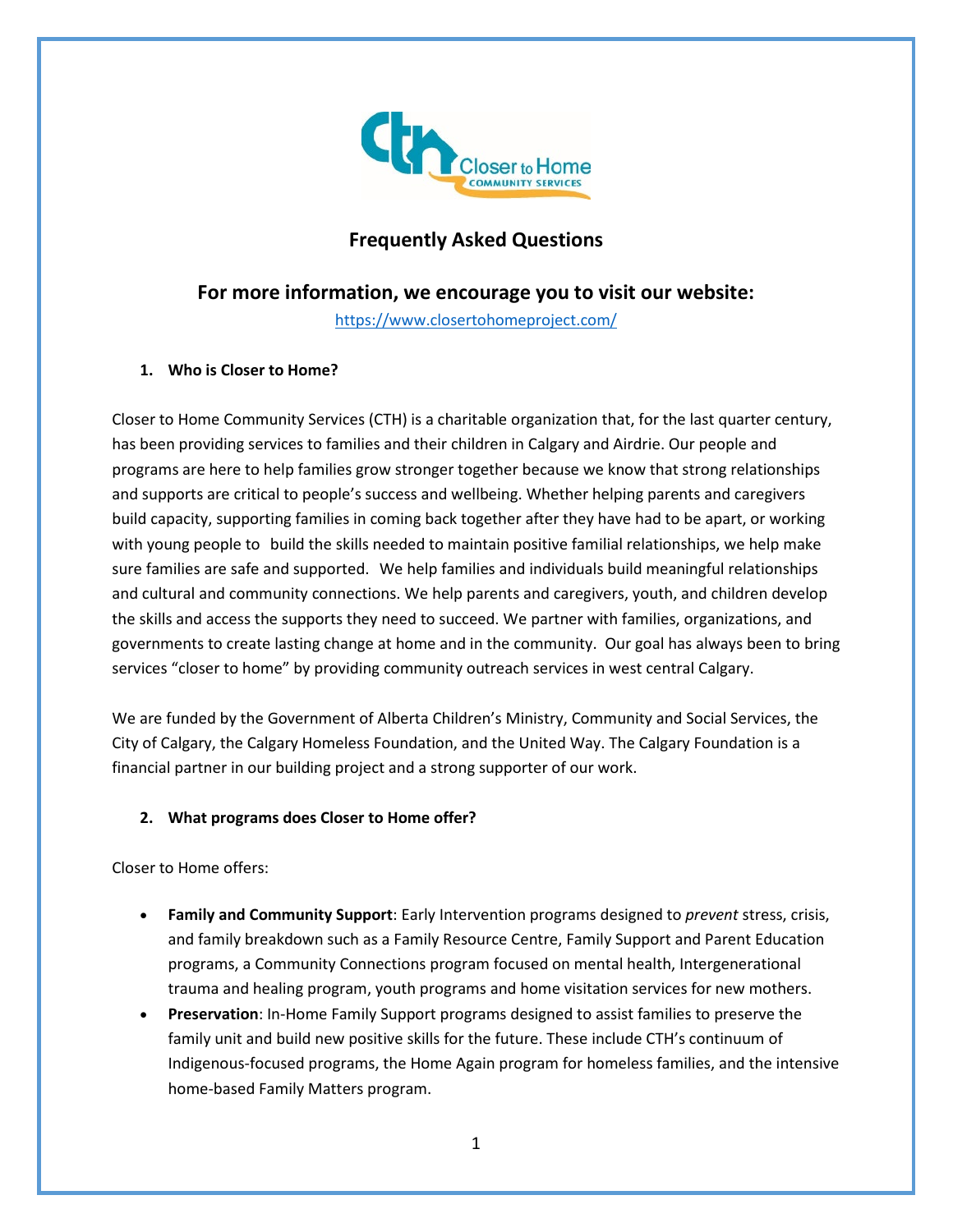• **Reunification**: In-Care Programs that help care for and bring resolution to children and their families after experiencing severe challenges, when a family's situation has grown dangerous, or beyond their ability to manage and social services is involved. This includes foster care homes, group care homes and an intensive mental health facility for youth.

#### **3. Why this Community? Why does CTH need a new building?**

Closer to Home operates across the city, with our headquarters currently located in leased space in Sunalta. Until very recently, we were located above Greco's Pizza on  $17<sup>th</sup>$  Avenue SW, a few blocks away from our new home where we had provided community support services for the past 25 years. While our model of providing support directly within communities will continue, we have been working for over five years on a purpose-built facility to house a publicly accessible and highly visible vibrant Community Hub to serve over 30 communities in West-Central Calgary. Our goal is to stay embedded in this geographical area so programs and services can continue to support the families living there. This building is the way for us to control and manage our operational costs while significantly enhancing our services to the community and expanding our reach.

Located in the heart of these communities is our new site located at 3404 – Bow Trail SW. The site is on the edge of the Spruce Cliff community, close to public transit (Westbrook Station) and local amenities (Nicholls Family Library, grocery stores and pharmacies), has a high degree of accessibility, and is easily visible to community members. We are looking forward to returning to the community to serve the many families that currently access our services and to the new families that we will ultimately serve with this new location. Our new home will be a place accessible to all Calgarians, providing opportunities for people of all ages, background, identities, and orientations.

## **4. What phase of design is the project at?**

We are currently at the Schematic Design phase of the project. This means that the building is no longer just an idea and has detail on the exterior and all the interior spaces clearly delineated. We are seeking feedback on the Land Use Amendment now and anticipate that we will submit our application along with a Development Permit at the end of April or early May. All feedback gathered will be provided within our application and will be discussed as we work through the process with the City of Calgary.

## **5. What is the proposed Land Use?**

We are proposing a MU-1 designation with a density of 20 units, an FAR of 2.0 and a height of 30 metres. We did submit a pre-application and met with the City's Planning Group. We have also met with the Urban Design Review Panel for feedback on the design and the public realm surrounding the building. The City of Calgary has indicated that the site could have much more density however, Closer to Home believes that it has right sized its project.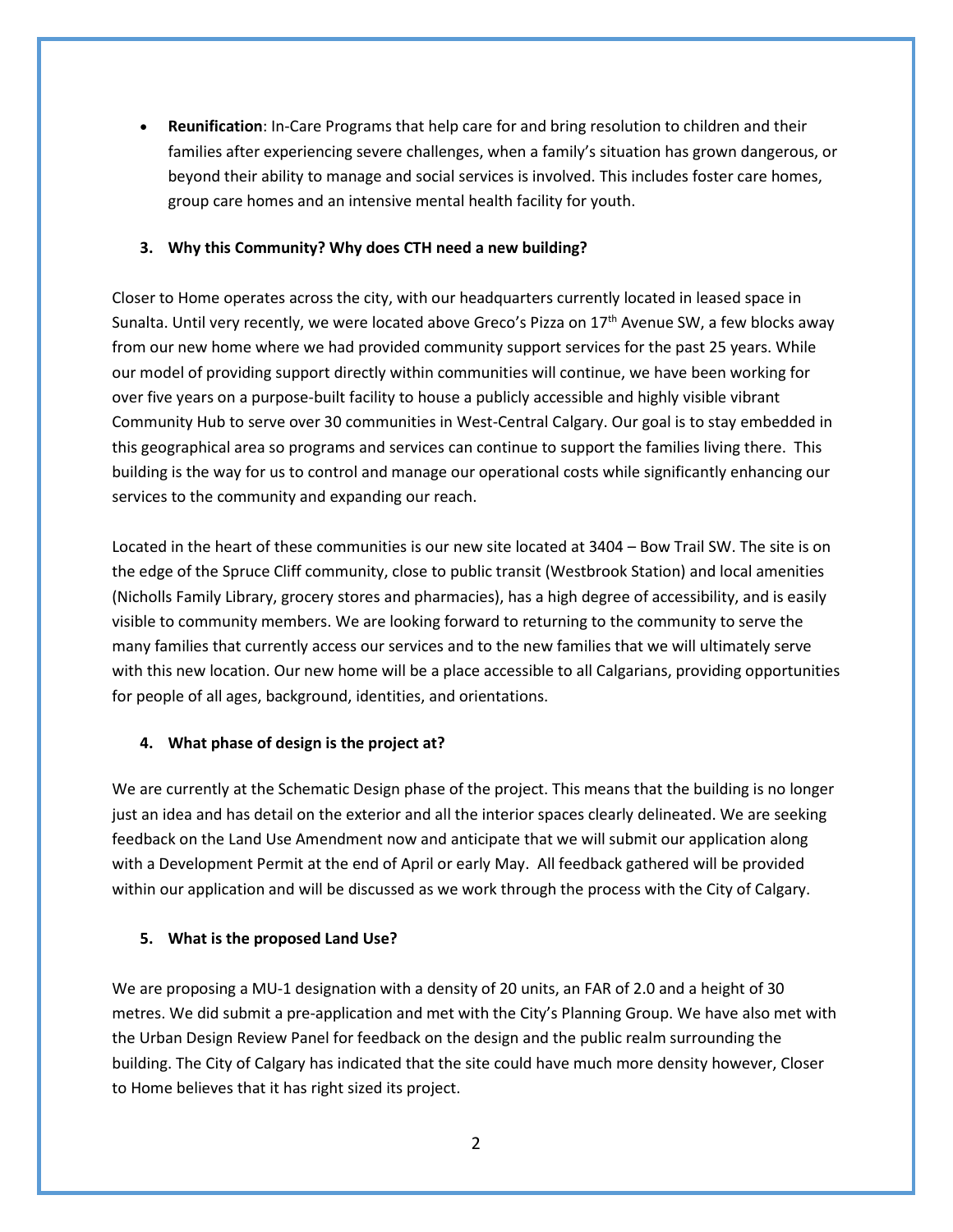## **6. Why does CTH need to change the Land Use?**

The current land use on the property does not support residential development, and therefore, a land use change is required. Our proposed change of use aligns with the adjacent residential properties and better aligns with the goals of the Municipal Development Plan (MDP) "Community Activity Centres". The MDP for "Community Activity Centres" requires:

- A broad mix of uses and a concentration of jobs and population in strategic locations.
- An opportunity to accommodate significant numbers of workers and residents in centres that are served well by public transit.
- A broad range of ground-oriented and medium to high density apartment housing and a mix of housing tenure and affordability levels to accommodate a diverse range of population.

## **7. How big is our new community facility?**

The new facility encompasses approximately 55,000 square feet over six floors. The first three floors are community programming and office spaces with floors four through six focused on housing for families. The building is under 30 metres. The facility will incorporate barrier-free housing units. And our goal is to exceed the requirements of the current National Energy Code. Please see our website for more information[: https://www.closertohomeproject.com/](https://www.closertohomeproject.com/)

## **8. What about housing? How will it be managed?**

We will offer 18, two-and-three-bedroom units for families. We will not provide "shelter or transitional housing", only permanent housing for vulnerable families. Housing will be affordable and based on income. Families will have their own amenity space off the 4<sup>th</sup> floor to gather and support each other. A play area will also be provided for children. It is important to note that our new facility is not a Calgary Housing project, it will be owned and operated by Closer to Home.

The facility will add 18 larger units to address the pressing issue of family homelessness. The plan is a mixed acuity model of families who may require more or less supports offered through CTH programs on site. It is our intent to support a healthy and resilient community of family residents through the teaching of important parenting and life skills that will lead to stronger families and thriving children.

## **We already have a lot of affordable housing in our community, why do we need more?**

Our project will contribute to Calgary's shortfall of affordable housing stock and helps keep families together on a site that offers very little commercial or development value otherwise. The City has made affordable housing, particularly for families, a priority. While we could have added more housing on the site, with only 18 housing units we believe that we have sized the project appropriately for the community.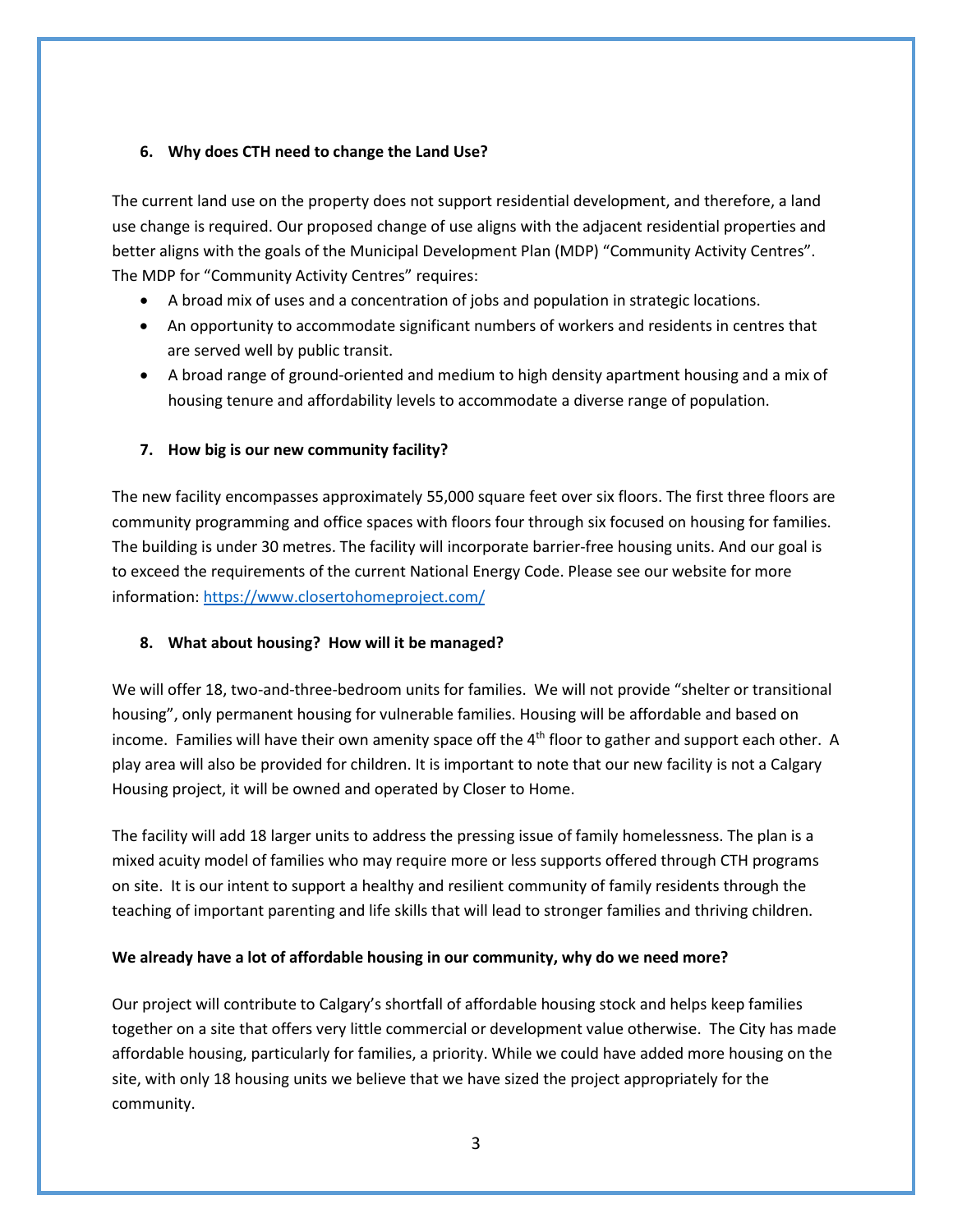#### **9. Will this bring more crime to our neighbourhood?**

Closer to Home provides services in many communities across Calgary. In fact, most of the families we will serve in our new home, already live in the community or near to our site. We do not believe that an additional 18 units of family housing will bring crime to the neighbourhood. Our new facility will be a community hub where all can connect and forge meaningful relationships within the community. We work closely with the Shaganappi City Housing residents for the past 20 years and has significantly impacted many prevailing social issues with our programs and services. Our free summer camp is a good example of how we help children learn important social skills, avoid getting into trouble and how we work with their families to sustain positive changes.

#### **10. What amenity opportunities will be provided for the local community?**

There will be several public offerings within CTH's new building including:

- Community gathering and access to programs, services, support, and resources.
- Indoor play space for children adjacent to the cafe.
- Meeting spaces and tech access for youth to participate in Homework Clubs, Leadership groups, babysitting courses, mentor programs and job readiness programs for older youth.
- Café with opportunities for youth employment and business development opportunities for families e.g., micro-economies for stay-at-home mothers who need extra income.
- Indigenous educational programming and cultural awareness opportunities.
- Rentable rooms and rooftop areas for weddings, individual events, community meetings, etc.
- Pop up farmer markets, art markets, and community events as appropriate.

Closer to Home's Community Hub is a purpose- designed 3,400 square foot space that will facilitate and increase connections with our community - a public space for community to access for programs and services. Our Community Hub will have significant impact on several important social outcomes: decreasing social isolation, increasing connection and natural supports, improving youth mental health, helping children meet their developmental milestones, increasing cultural connection and identity, to name a few.

We are dedicating our entire third floor (9,000 square feet) to Indigenous cultural exploration and programming. This area will house a Circle Room for cultural teachings, smudging, gatherings, feasts, sharing circles, drumming, specific programs for intergenerational trauma and healing, and youth initiatives.

Closer to Home will engage private sector businesses to support the operational costs of the building. This will eventually allow our organization to be rent-free with potential for investment in new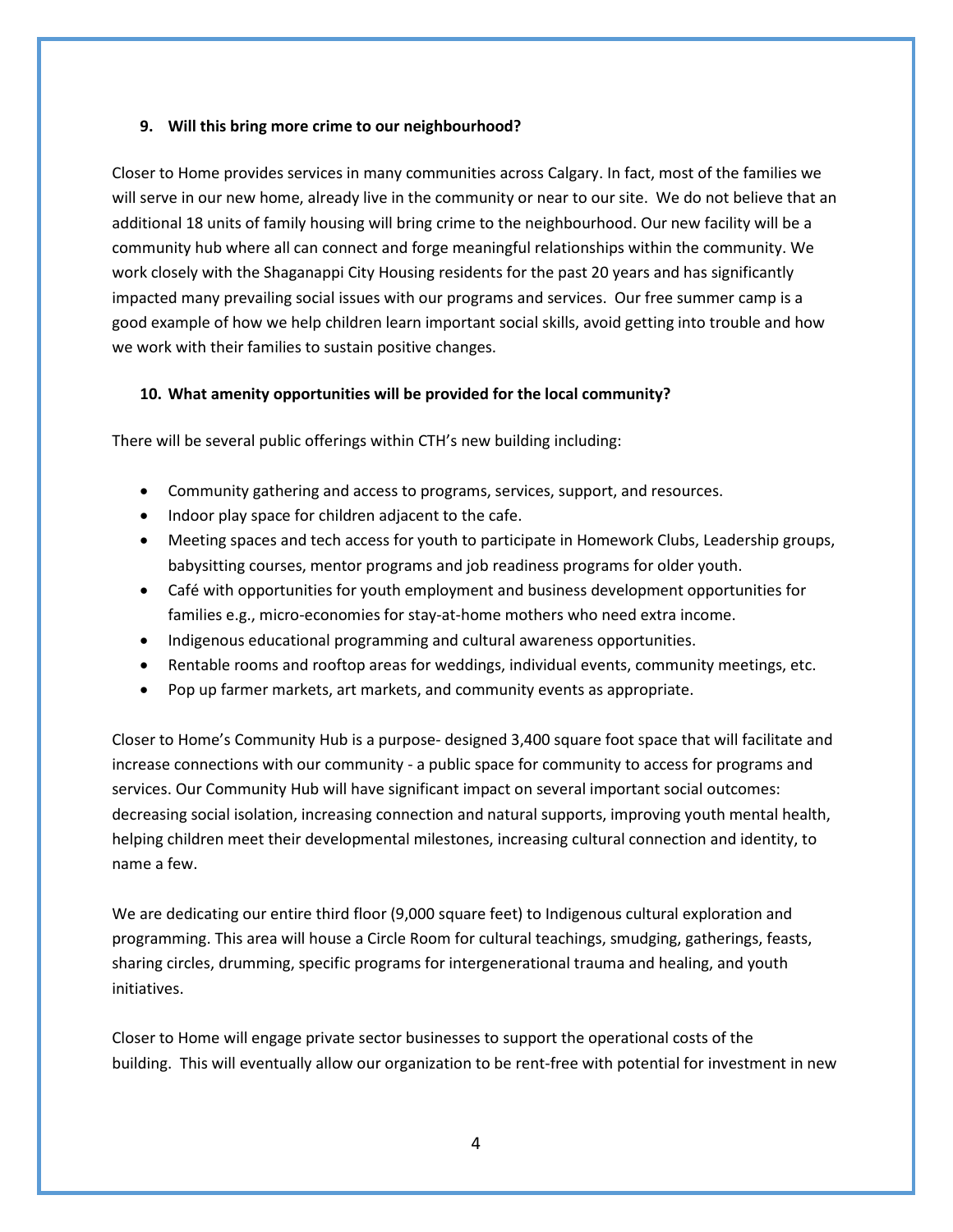programs or expansion. A café and a preschool are currently planned, and discussions are occurring with a bank.

In addition, the main areas, classrooms, the circle room, and outdoor rooftop amenities will be available to community members to rent for special events. The surface parking lot area also lends itself to pop up market opportunities and events for local community to walk to and engage in. This provides another way for our organization to provide access to the community and to finance our operations.

#### **11. How will you deal with increase in traffic? What about parking?**

The site will be accessed from Bow Trail through a "right in" only and off Spruce Drive through a "right in" only. Exiting the site will be "right out" only onto Spruce Drive and will not be allowed to exit onto Bow Trail through our parking lot. We want to ensure no traffic is cutting through our site to get to Bow Trail. It should be noted that many of the families we serve, come to us via transit which is why this is a perfect location with the C-Train so close by. Please see our website for more information: [https://www.closertohomeproject.com/.](https://www.closertohomeproject.com/)

Based on the bylaw, we are proposing 50 parking stalls for the site including both surface, underground and drop-off. We have not asked for a parking relaxation.

#### **12. How will you protect my privacy?**

We are currently 20 metres from the north boundary of our property to the edge of the north side of our new facility. We will preserve the existing trees and are working with the City of Calgary to see if additional trees can be planted. This will assist in creating more privacy for the Townhomes.

#### **13. What about garbage?**

All garbage containers will be housed inside the building to respect our neighbours to the north.

#### **14. Will the building obscure my sunlight during the summer?**

During the summer months, there will be no obstruction of sunlight for residents.

#### **15. Will I be looking down on mechanical equipment?**

We have designed a roof penthouse to contain all the exterior mechanical. It has been suggested that we also consider an interesting pattern on the roof top for those residents with a birds-eye view. We are looking to implement this suggestion.